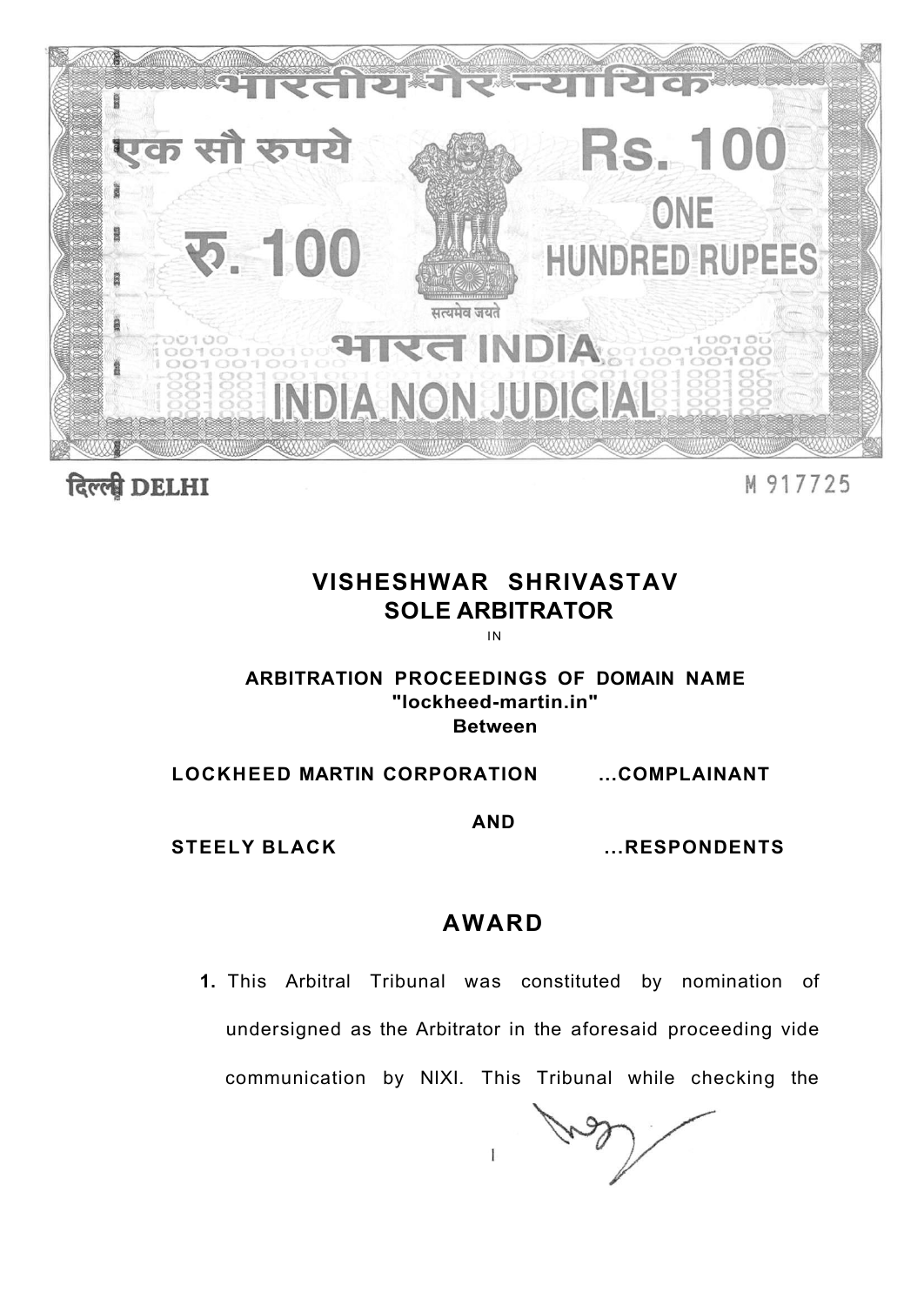records of the proceedings, found that there was nothing on record to show that a copy of the complaint has been supplied to the Respondents. Accordingly vide its communication dated 22/12/2010 this Tribunal directed the Complainants to send a copy of their complaint to the Respondents by Courier. The Respondents were given time of seven days after receipt of the complaint to send their Statement of Defense.

2. That the Tribunal in response to its communication received an email dated 27 Dec.2010 from the Complainants stating that they have sent the soft copy of the FedEx Courier receipt. However this Tribunal did not receive any Courier receipt attachment hence this Tribunal vide its email 28<sup>th</sup> Dec.2010 sent the communication of non receipt of the Courier receipt attachment. The Complainants vide their mail dated 29<sup>th</sup> Dec.2010 sent the copy of the said FedEx Courier receipt. That this Tribunal tracked the said courier and found from the tracking records that the address of the Respondent is incomplete. Accordingly this Tribunal in terms of the orders

Voor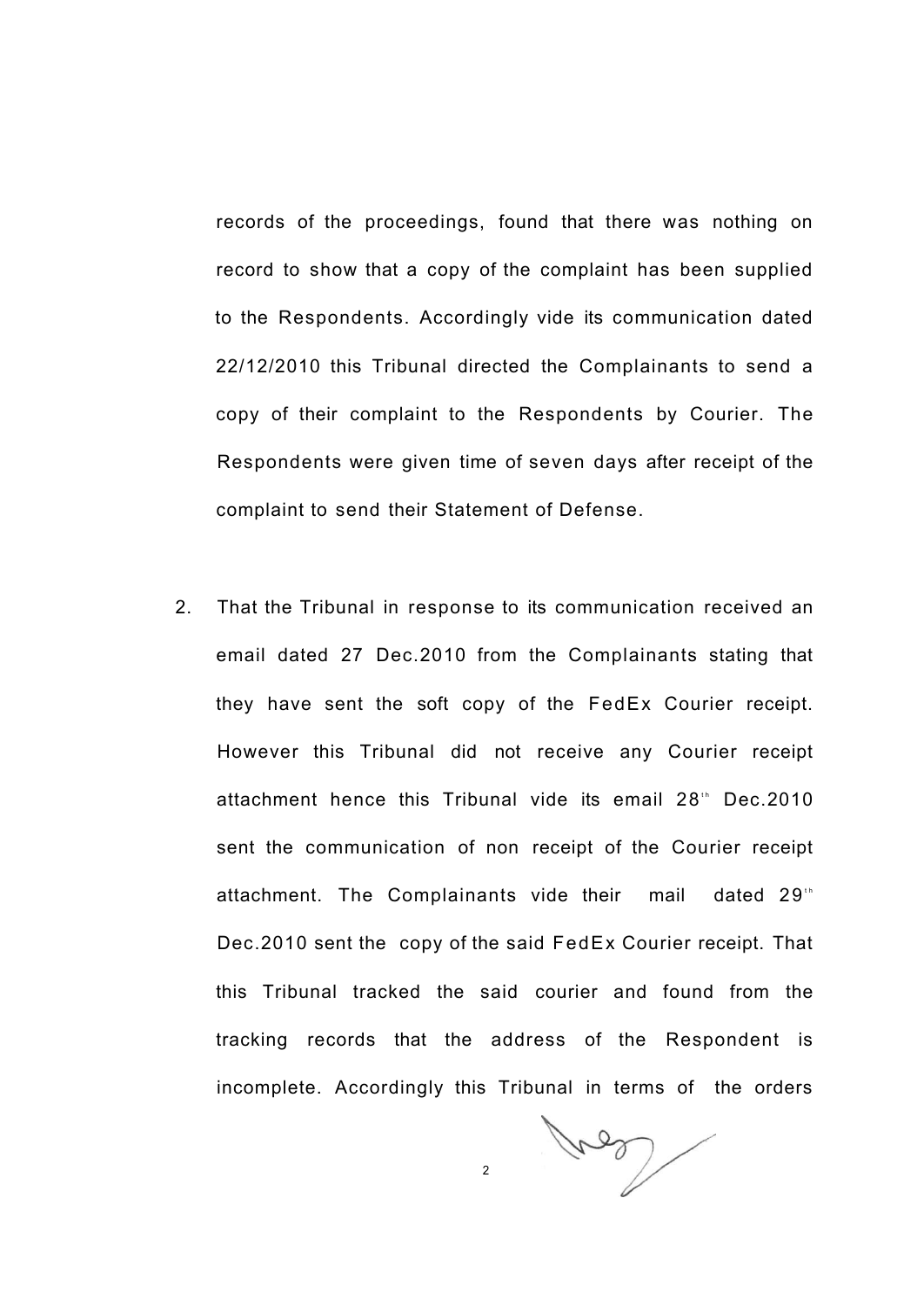passed by this Tribunal on 22/12/2010 waited for the Respondent's Statement of Defense to the Complaint but to no avail and hence was constrained to pass its order dated  $3<sup>rd</sup>$ January,2011 reserving it's Award.

- 3. This Tribunal finds that the Complainants had duly complied with the directions of this Tribunal and had tried level best to serve the Respondents on the address provided but to no avail. Besides, copy(s) of the order (s) passed by this Tribunal have also been emailed to the Respondent hence it cannot be said that the Respondents are unaware of the proceedings.
- 4. This Tribunal notes that the Respondent have been elusive *qua* this domain name and have given incorrect address even in the WHOIS and despite being aware of these proceedings through email chose not to send any communication or file any Statement of Defense to the Complaint and maintained silence on the same, hence in view of such peculiar facts and

Von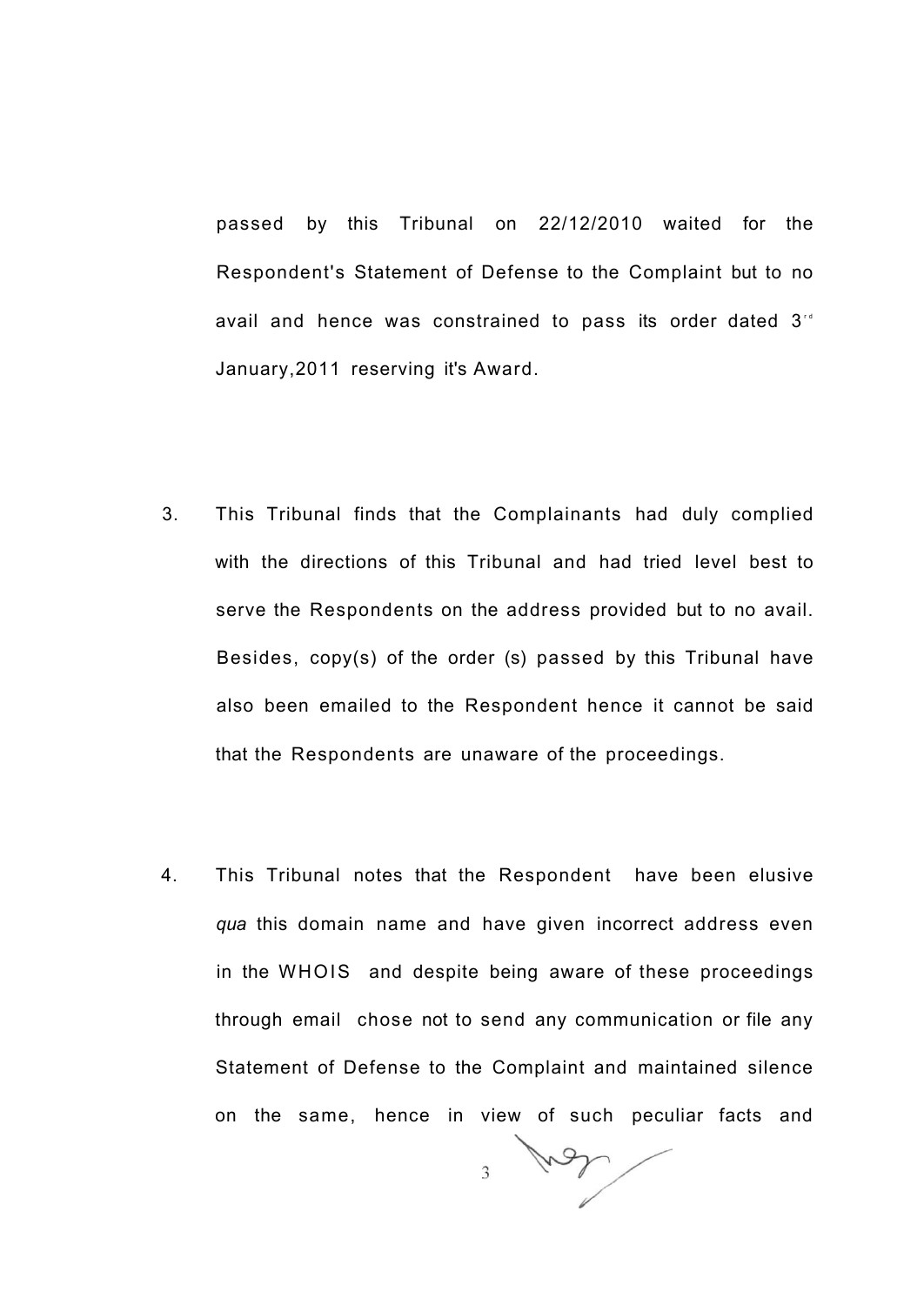circumstances and in view of INDRP which makes it incumbent upon this Tribunal to decide the controversy within 60 days, this Tribunal accordingly proceeds in the matter as per the material available before it.

**5.** This dispute concerns the domain name <lockheed-martin.in > that is registered with the .IN Registry through the sponsoring Registrar M/s A to Z Domains Solutions Pvt. Ltd. 102, Osia Friendship, 51 Gaothan Lane Off. J.P. Road, opp. Ram Mandir, Andheri (West),Mumbai-400058 Maharashtra.

#### **CLAIM**

The complainants claim a right in the said name based on the following assertions as given in their complaint which are as under:

1. The Complainant claims that it is one of the world's largest military contractors. It manufactures combat and military aircraft, weapons, satellites, etc., and provides a broad range of

WY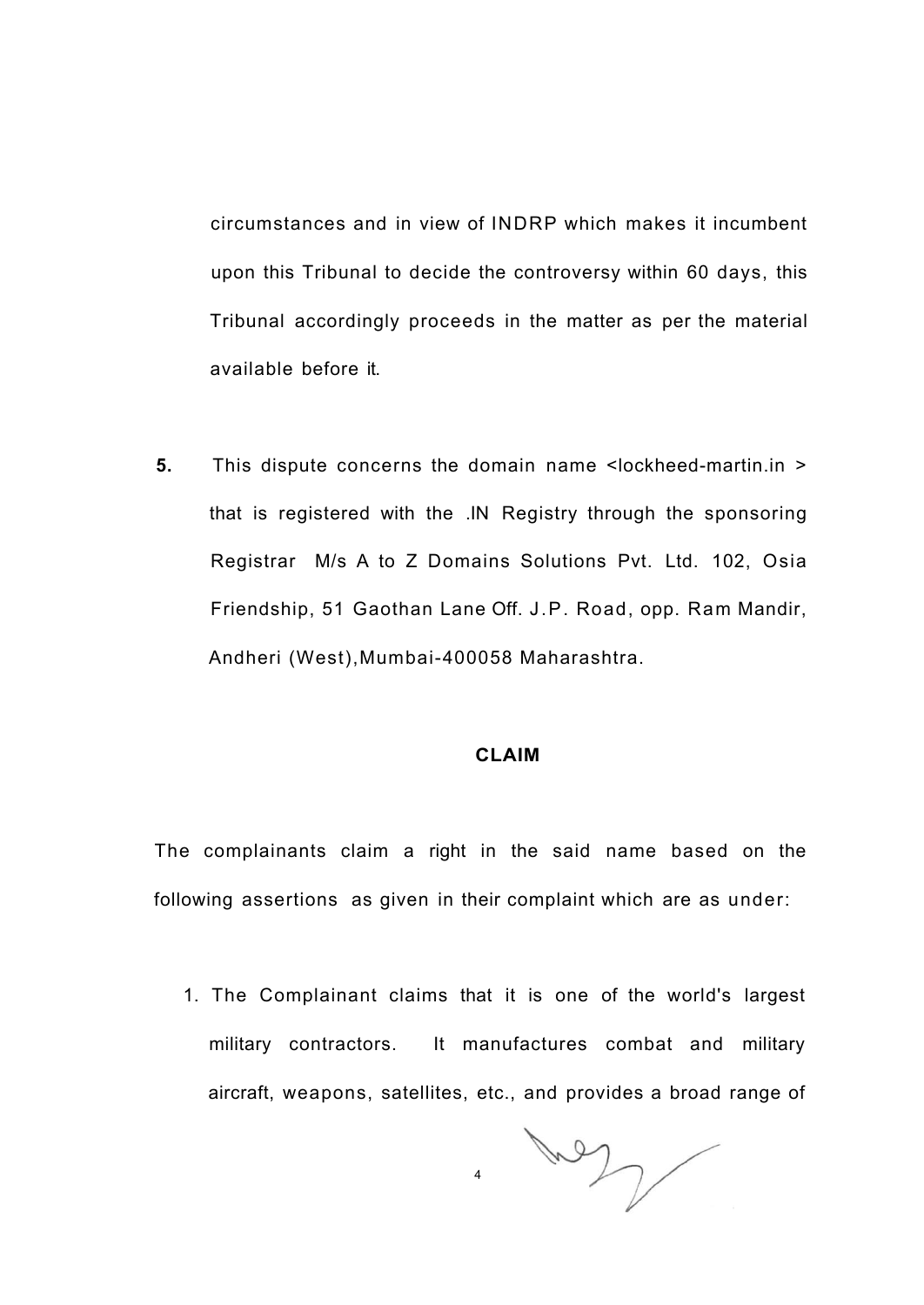management, engineering, technical, scientific, logistic and information services to the global defense industry. It is futher averred that the Complainant serves both domestic and international customers with products and services that have defense, civil and commercial applications.

- 2. The Complainant aver that they were founded in March 1995 when Lockheed Corporation and Martin Marietta Corporation merged through a merger agreement dated March 15, 1995. The complainants assert that they are the world's largest defense contractor by revenues and are a worldwide corporation with many government and industry partnerships throughout the world and their core businesses are Aeronautics, Electronic Systems, Information Systems & Global Services, and Space Systems.
- 3. It is also claimed that the Complainant employ about 136,000 people in the United States and internationally and have currently about 1000 facilities in about 500 cities and 46 States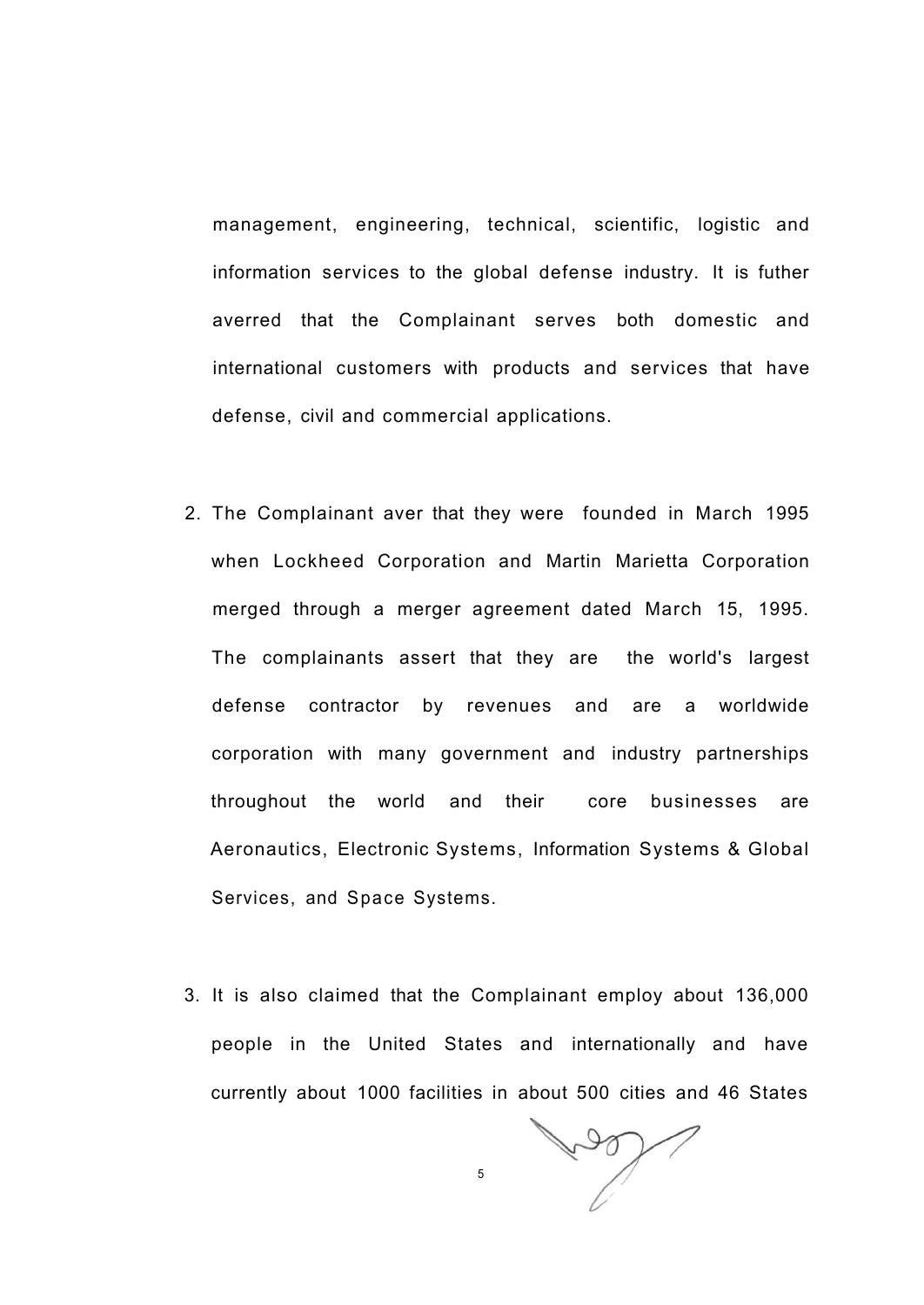throughout the U.S. It is also claimed that the Complainant have customers around the world and partners in more than 50 countries around the world.

- 4. The Complainant claims to have 22 business development offices in the USA and 27 offices in 23 countries including India, namely, Australia, Belgium, China, Egypt, England, Germany, Greece, Indonesia, Israel, Japan, Korea, Malaysia, Norway, Poland, Philippines, Romania, Saudi Arabia, Singapore, Spain, Taiwan Turkey and United Arab Emirates.
- 5. The Complainant's main assertion is that they are registered proprietor of the trade mark **'Lockheed Martin'** in numerous jurisdictions of the world including OHIM-CTM, United Kingdom, Hong Kong, United States of America, **India,** Philippines, Japan, Singapore and many other nations in various international classes. Therefore, the Complainant has a wellestablished proprietary claim over the trade mark/name **'Lockheed Martin'** and people all over the world associate the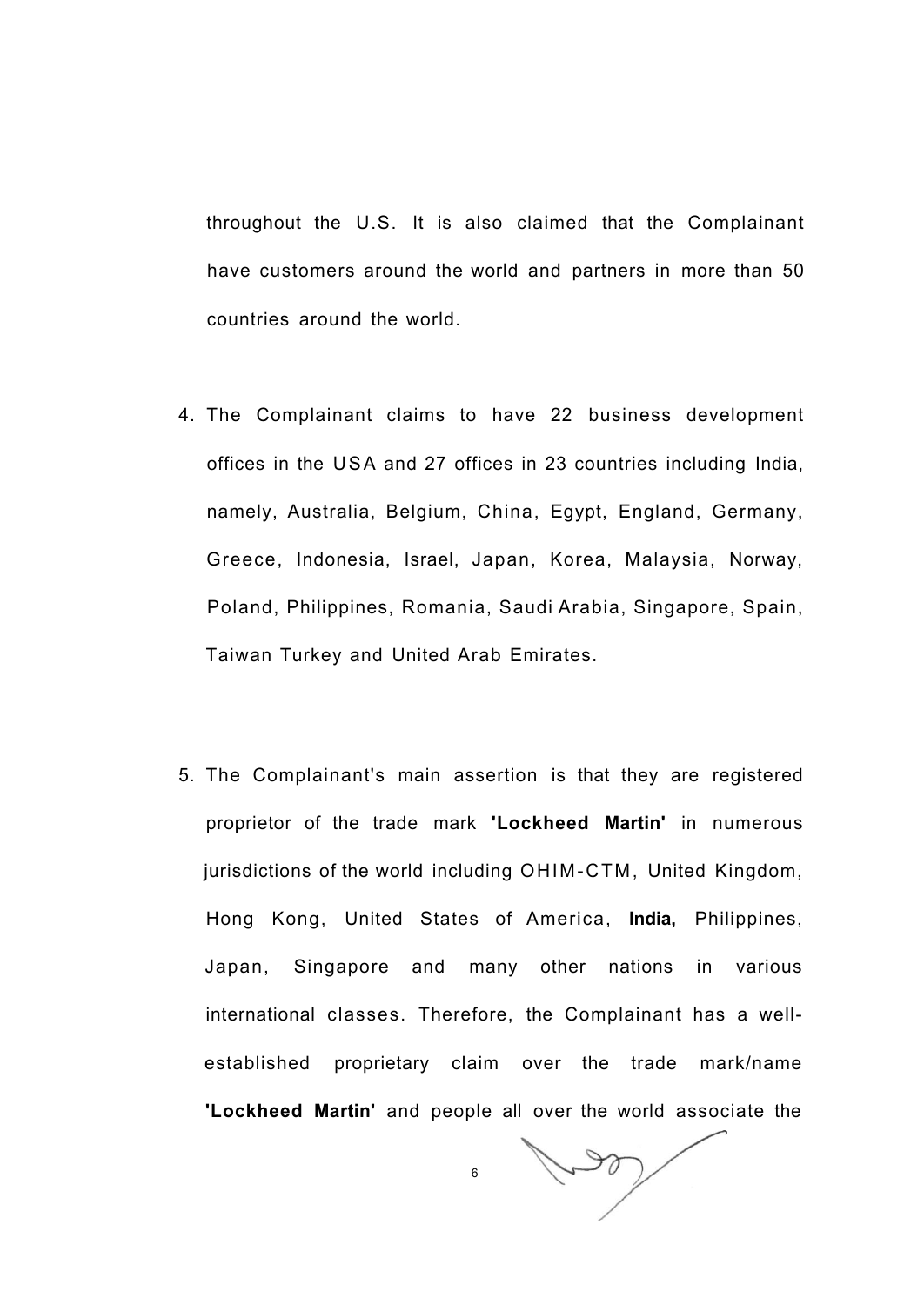same exclusively with the Complainant. Reliance is placed on copies of extracts taken from the data base of the respective Trade Marks Offices of the concerned countries annexed as **Annexure - 3** with the complaint. They claim that their profile and popularity under the trade/service name/mark **'Lockheed Martin'** has been continuously increasing and at present, the Complainant's trade name/mark is a formidable brand and has acquired an enormous goodwill not only in U.S.A. or India but in many countries across the globe. The complainants claim that the **'Lockheed Martin'** mark/name, due to its extensive use, advertisements, publicity and awareness throughout the world, has acquired the status of a well-known trade mark under **Section 2(1) (zg) of the Trade Marks Act, 1999.** Further the said mark/name qualifies all tests for the well-known status of a mark under **Section 11 (6) of the Trade Marks Act, 1999,**  which includes considerations like knowledge or recognition among relevant section of public, duration, extent and geographical area of use, promotion and publicity of mark etc. It is further submitted that the mark/name **'Lockheed Martin'** 

Com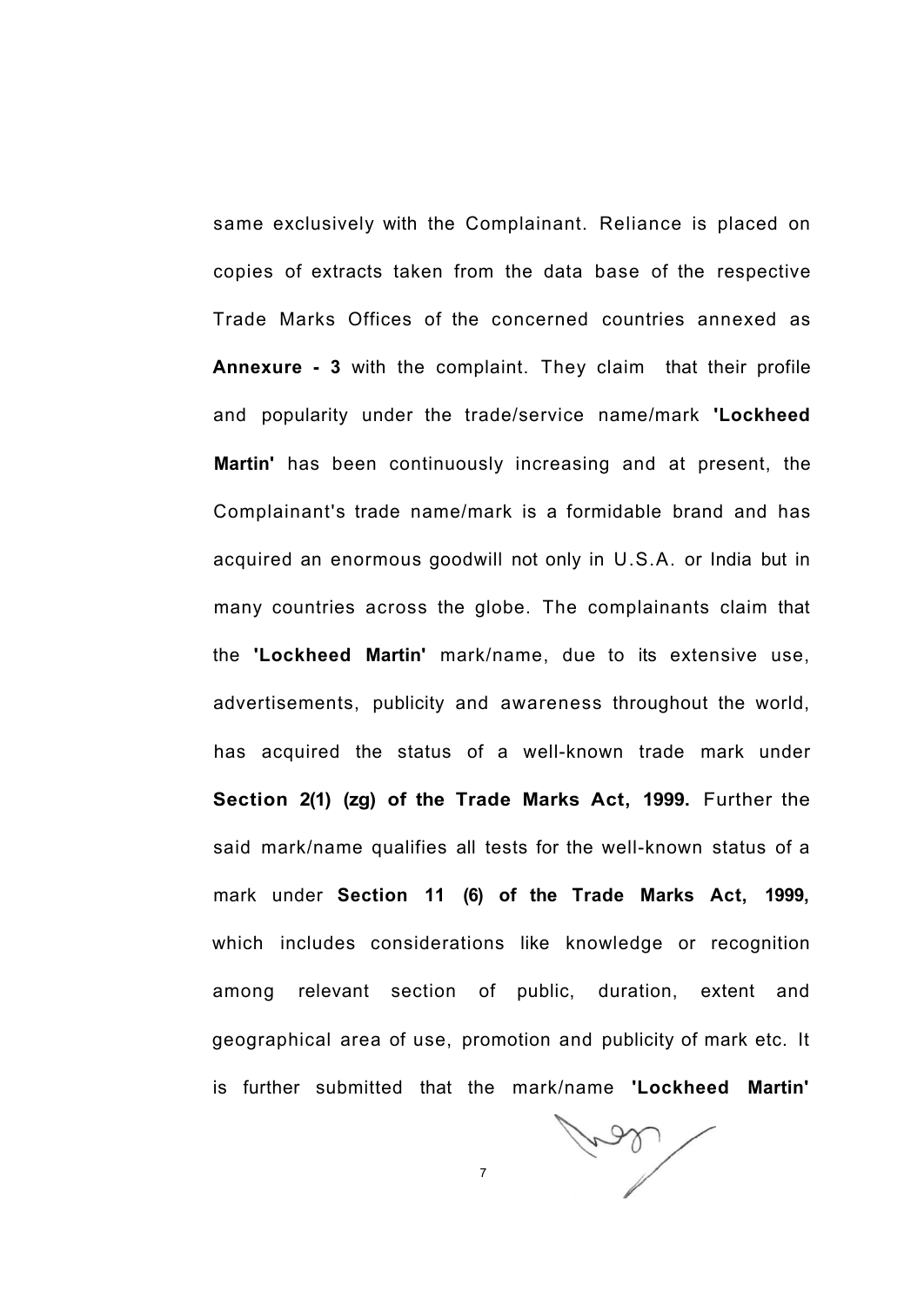also falls under the category of a famous mark as provided by **Article 6 bis of the Paris Convention.** 

- *6.* The Complainants considers their trade/service name/mark an important and an extremely valuable asset and thus in order to protect the same, have obtained trade mark registration for the mark **'Lockheed Martin'** in India. Reliance is placed on the copies of extracts from the data base of the Indian Trade Marks Registry **Annexure -** 4.
- 7. The Complainants allege name/mark **'Lockheed Martin'** has acquired unique importance and is associated with the Complainant and a mere mention of the said name/mark establishes an identity and connection with the Complainant and none else. They allege that the use of the said name either as a mark, name and domain name, or in any other form whatsoever constitutes infringement and passing off and is a violation of the Complainant's rights in the said mark. Further, the use of the disputed domain name by the Respondent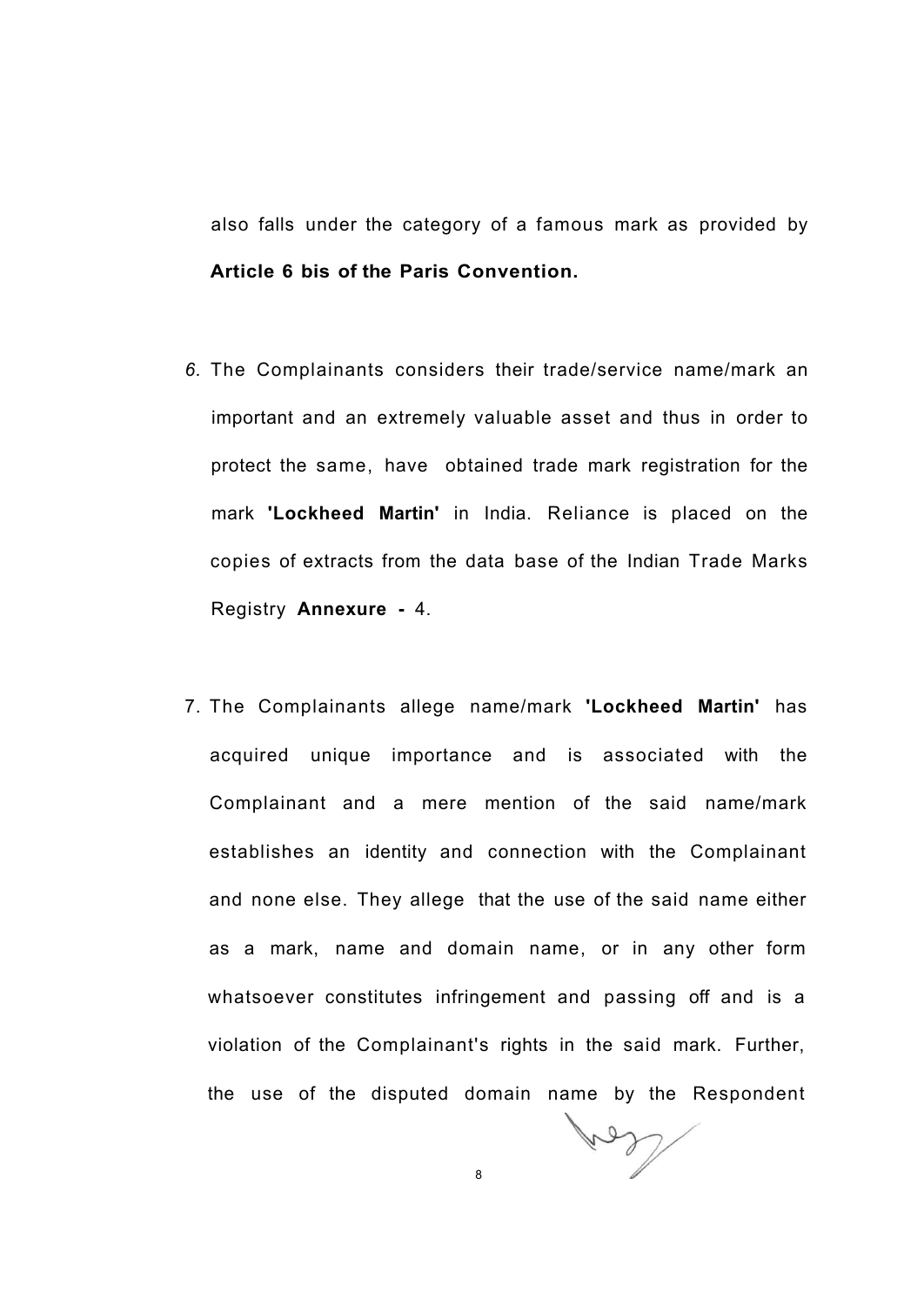amounts to misrepresentation and the Respondent by doing so is indulging in unfair competition.

- *8.* That they further assert that the domain name extension in question **[\[www.lockheed-martin.in\]](http://www.lockheed-martin.in)** is a natural extension of its corporate name. The Complainant reiterate that they have spent a considerable amount of money and skill to develop the mark/brand/name **'Lockheed Martin'** and that the website **[www.lockheedmartin.com](http://www.lockheedmartin.com)** is a comprehensive, unique and acclaimed site of the Complainant.
- *9.* That the Complainant have alleged that they came to know that someone has obtained a domain name registration for www**[.lockheed-martin.in](http://www.lockheed-martin.in)** thus they immediately searched the WHOIS database for the disputed domain name and found that the impugned domain name is registered in the name of Steely Black of China. It is alleged that malafide and devious intention of the Respondent is evident from the glaring fact that the

ford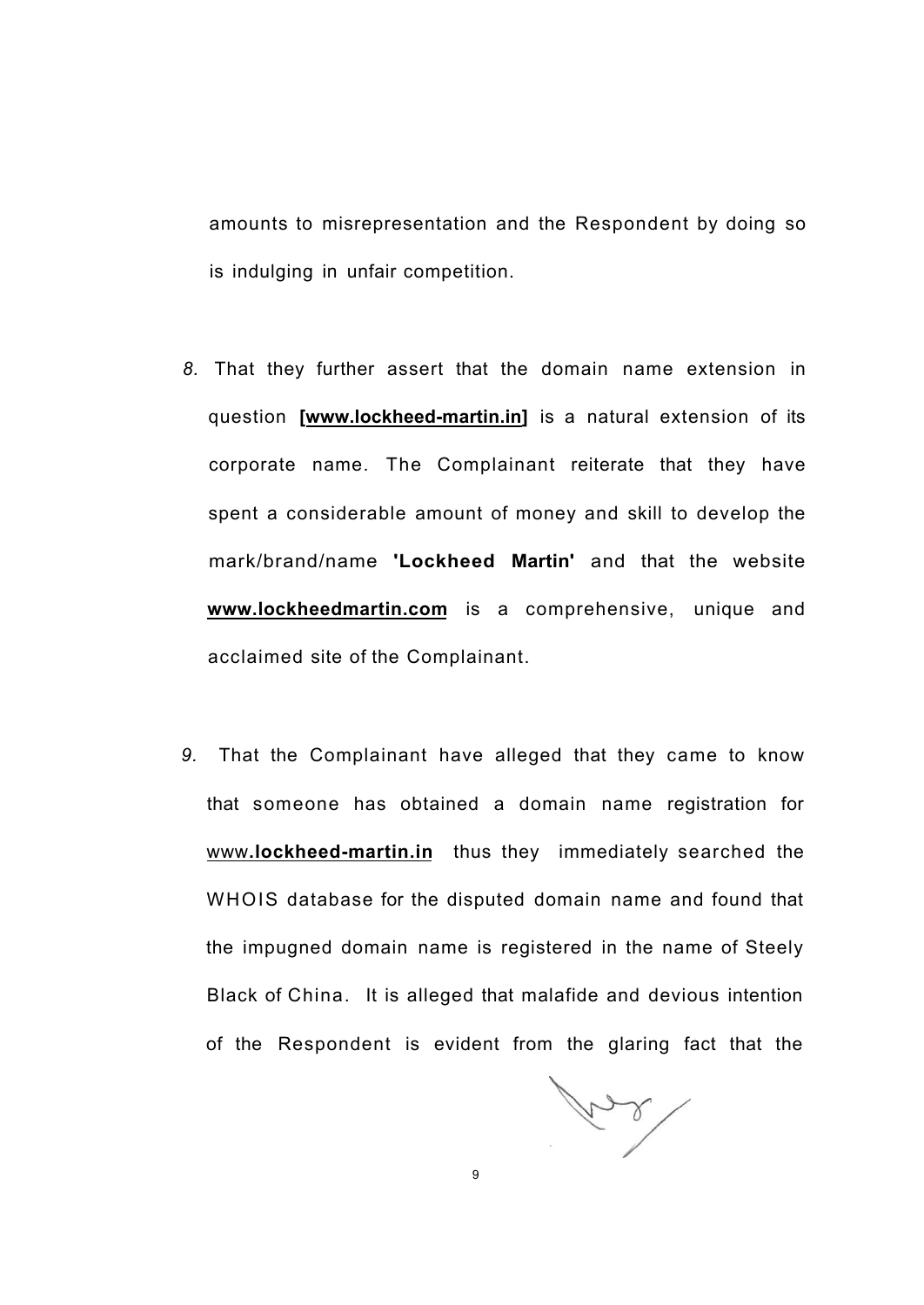disputed domain name registration is the verbatim duplication of the Complainant's domain name.

- *10.* Further the Complainant have registered a number of domain names containing the word(s) "Lockheed Martin" such as [www.lockheedmartin.com,](http://www.lockheedmartin.com) [www.lockheedmartin.co.in e](http://www.lockheedmartin.co.in)tc. in order to prevent others from using variations of its famous marks.
- *11. The* complainants assert that they are aggrieved by the registration of the disputed domain name i.e., **[www.lockheed](http://www.lockheed-)martin.in,** and thus they have filed the present complaint The complainants allege that the Respondent has no rights or legitimate interests in respect of the domain name and infact they are in the business of holding domain names and selling them.
- *12.* Further the Respondent has no proprietary or contractual rights in any registered or common law trade mark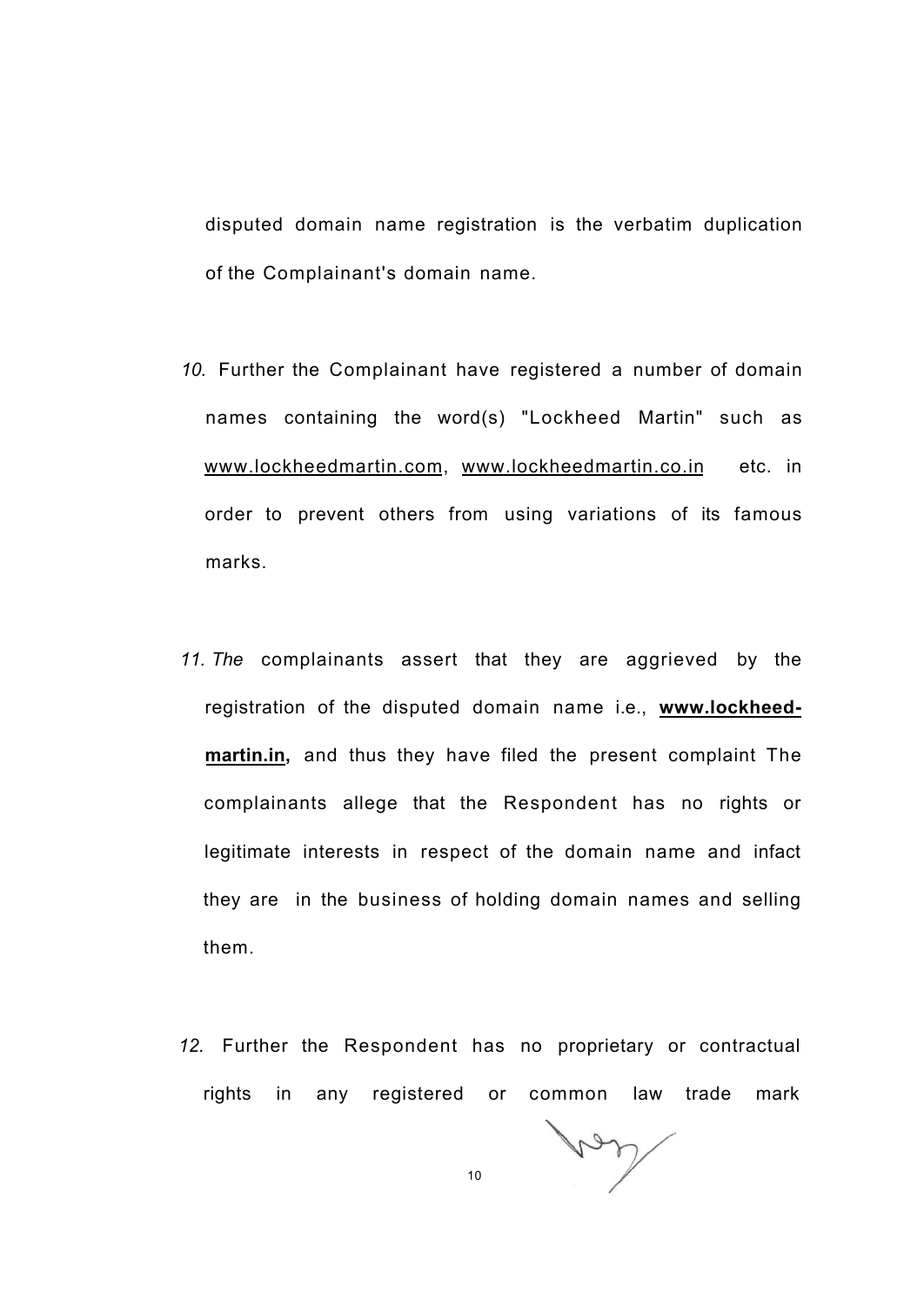corresponding in whole or in part to the disputed domain name. Further, the Respondent is not authorized or licensed by the Complainant to use its trade/service mark/name or to use the disputed domain name. In fact the Respondent is misusing the domain name by hosting an Lockheed zed website.

- 13. Further the domain name is registered and is being used in bad faith.
- 14. The fact that the Respondent registered the disputed domain name years after the registration of the Complainant's domain name www**[.lockheedmartin.com](http://www.lockheedmartin.com)** is prima facie evidence of malafide intentions and bad faith. To buttress their claim the complainants allege that they had sent a Cease & Desist notice to the Respondent on or about 26.10.2010 and in it's response the Respondent offered the Complainant to buy the disputed domain name. The first offer was made via an email dated 02.11.2010 for USD 3000. The second offer was made via an email dated 10.11.2010 for USD 2500. The Respondent made

har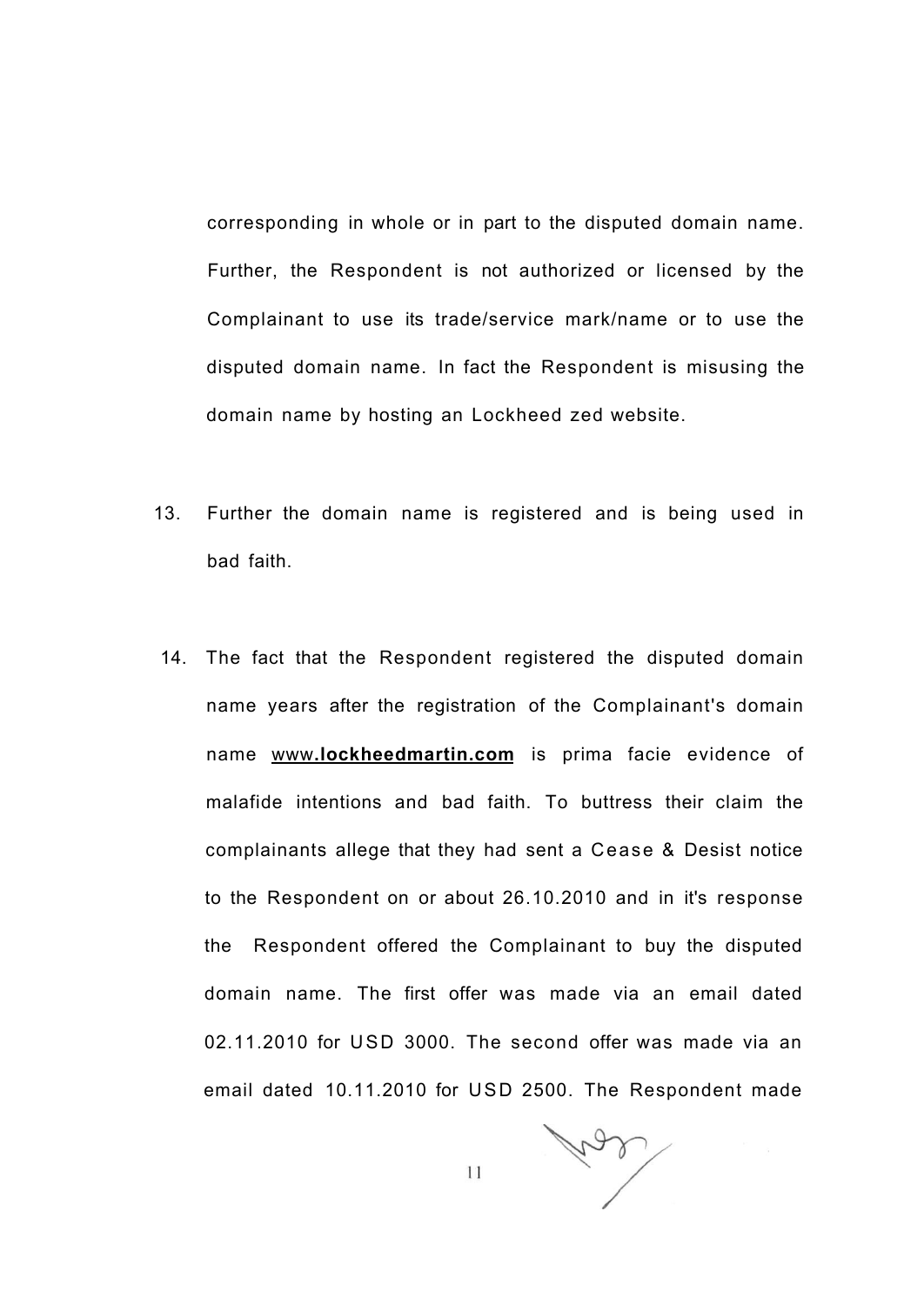the last offer to the Complainant to purchase the disputed domain name **[www.lockheed-martin.in](http://www.lockheed-martin.in)** for USD 2000 via an email dated 07.12.2010. The complainants have placed reliance on **Annexure - 6.** 

The complainants allege that through the impugned domain name, by activating a website, the Respondent may be able to represent itself as the Complainant or its authorized representative and cause damage to some third party by entering into transactions or contracts with them under the garb of being associated with the Complainant which can be extremely dangerous and prejudicial to public interest as well. Further the Respondent can transfer or sell the domain name to some entity with malafide interest who may damage the goodwill and reputation of the Complainant by inserting prejudicial material in the said website leading to a complete tarnishment of the Complainant's image.

**Port**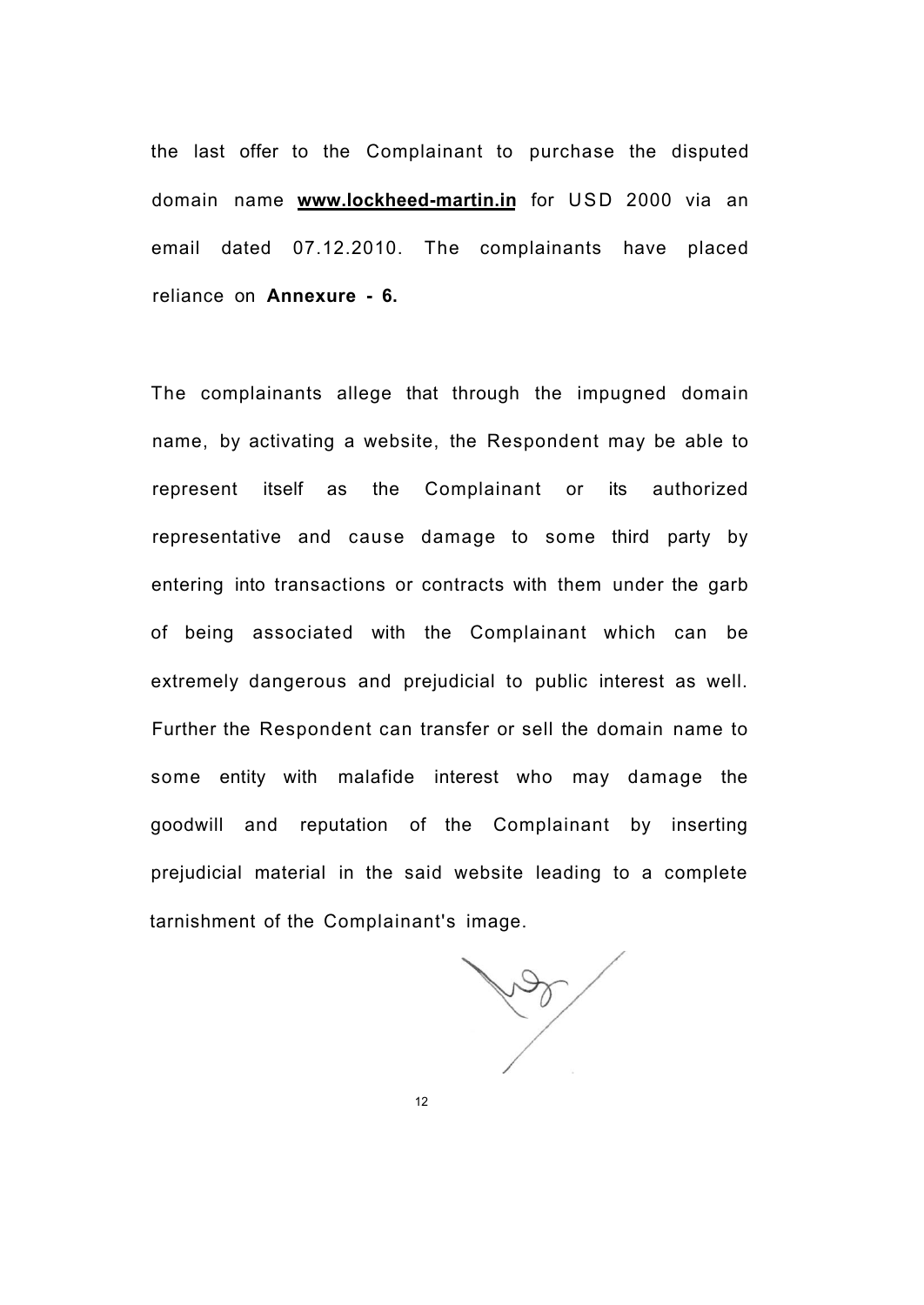#### **ORDER**

This Tribunal has given an anxious consideration to the allegations of the complainants and has seen that the Respondent despite being aware of the present proceedings and despite being called upon by this Tribunal to give its Statement of Defense chose not to give any and hence the allegations of the complainants remain un rebutted.

In view of the undisputed weighty evidence of the Complainants this Tribunal holds that the respondents did not have any claim on the domain name **"Lockheed-martin.in"** hence this Tribunal directs the Registry to transfer the domain name **"Lockheedmartin.in"** to the complainants. The Complainants too are free to approach the Registry and get the same transferred in their name.

The original copy of the Award is being sent along with the records of this proceedings to National Internet Exchange of India (NIXI)

Trad